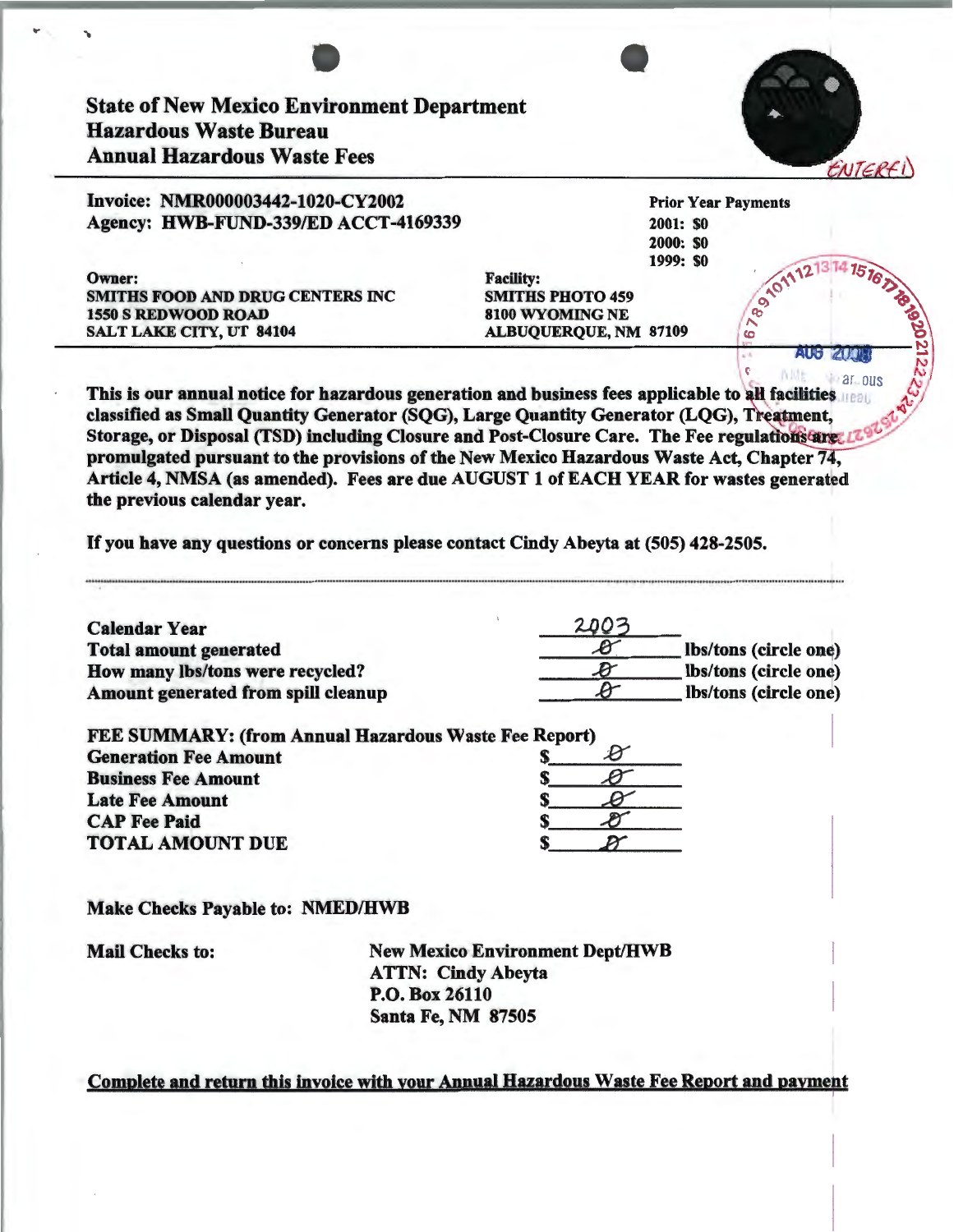|                          | <b>NEW MEXICO ENVIRONMENT DEPARTMENT</b><br><b>HAZARDOUS WASTE BUREAU</b><br><b>ANNUAL HAZARDOUS WASTE FEE REPORT</b><br>Note: Complete and return this report with your invoice and payment |
|--------------------------|----------------------------------------------------------------------------------------------------------------------------------------------------------------------------------------------|
| <b>SECTION I:</b>        | <b>FACILITY INFORMATION AND IDENTIFICATION</b><br>Please review the facility information provided. Please make corrections as needed.                                                        |
| <b>Facility Name:</b>    | <b>SMITHS PHOTO 459</b>                                                                                                                                                                      |
| <b>EPA ID Number:</b>    | <b>NMR000003442</b><br><b>NMED ID Number: 1020</b>                                                                                                                                           |
| <b>Facility Address:</b> | 8100 WYOMING NE                                                                                                                                                                              |
|                          | <b>ALBUQUERQUE</b><br>87109                                                                                                                                                                  |
| <b>County:</b>           | <b>BERNALILLO</b>                                                                                                                                                                            |
| <b>Mailing Address:</b>  | 1550 South Redwood Road                                                                                                                                                                      |
|                          | Salt Lake City, Utah 84104                                                                                                                                                                   |
| <b>Facility Contact:</b> | Dave Rustac                                                                                                                                                                                  |
| <b>Title:</b>            | <b>Phone Number:</b><br>Director of Photo<br>801-974-1500                                                                                                                                    |
| <b>Reporting Date:</b>   | 8 11 03                                                                                                                                                                                      |

The New Mexico Hazardous Waste Generation Fee is comprised of two parts: a Business Fee and a Generation Fee. The Business Fee is determined by your generator status and the Generation Fee is determined by the amount of non-recycled hazardous waste, which is generated by the facility. It is important to note that your<br>generator status is determined by adding the recycled and non-recycled hazardous waste generated by your facility each month.

Detailed regulations covering the annual hazardous waste fees are defined at 20.4.3 NMAC. If you have any questions concerning the annual hazardous waste fees, please contact the Hazardous Waste Bureau at (505) 428-2500.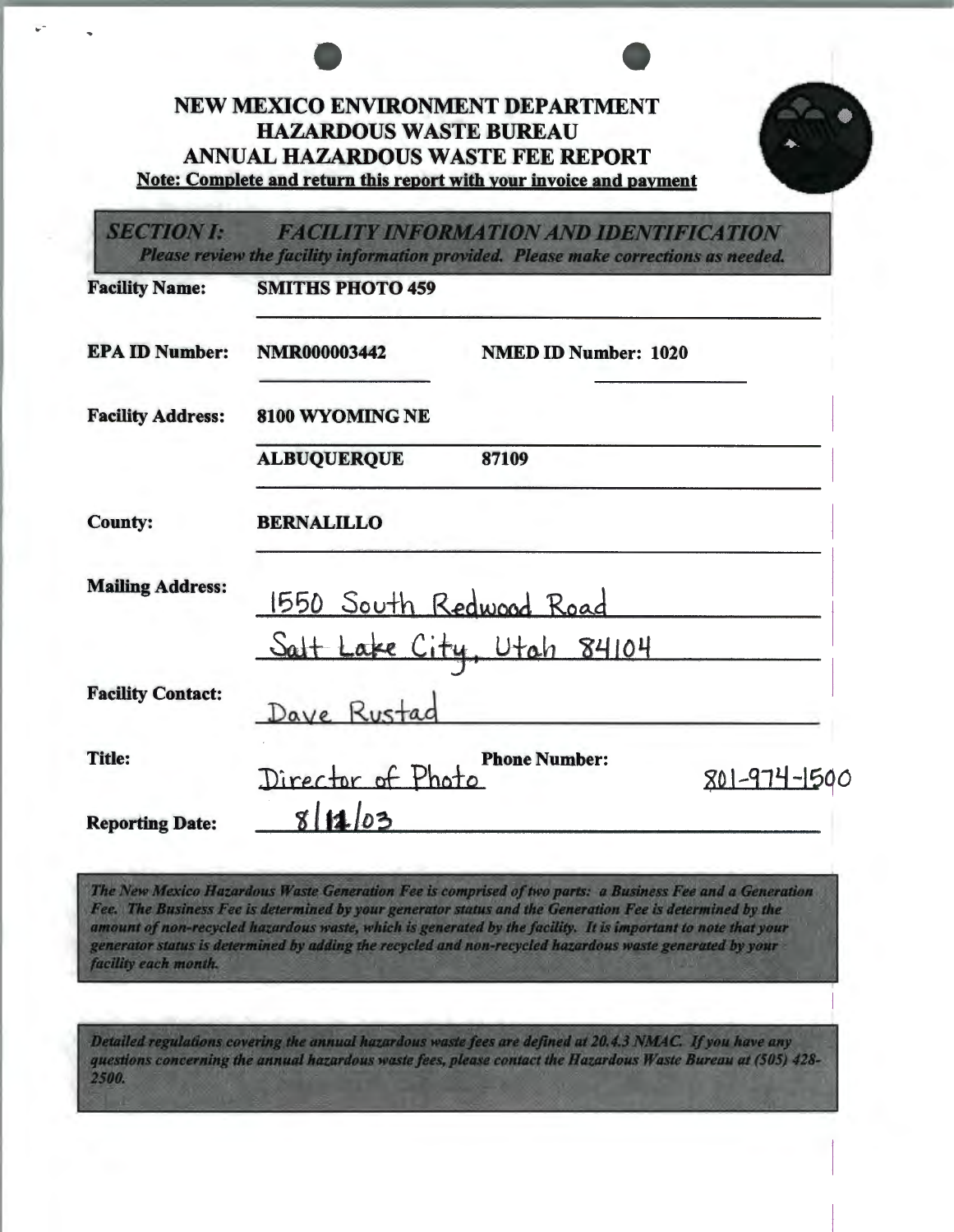### **SECTION II: ANNUAL GENERATION CALCULATIONS**

To calculate the annual waste generation amounts, use the schedule below. Enter the total pounds of hazardous waste generated per month and then subtract the pounds of recycled hazardous waste per month. The difference is the amount of non-recycled hazardous waste generated.

| Calendar Year: 2003  |                                      |  |               |                              |                      |
|----------------------|--------------------------------------|--|---------------|------------------------------|----------------------|
| <b>Month</b>         | <b>Total Hazardous</b><br>Waste (lb) |  | Recycled (lb) |                              | Non-Recycled<br>(lb) |
| January              | Ø                                    |  |               |                              |                      |
| February             | $\bm{\mathscr{D}}$                   |  |               | $=$                          |                      |
| March                | $\bm{\vartheta}$                     |  | Y.            | $=$                          |                      |
| April                | B                                    |  |               | $=$                          |                      |
| May                  | $\boldsymbol{\beta}$                 |  |               | $=$                          |                      |
| June                 | $\mathscr{B}$                        |  |               | $=$                          |                      |
| July                 | Ø                                    |  |               | $\qquad \qquad \blacksquare$ |                      |
| August               | $\bm{\beta}$                         |  |               | $=$                          |                      |
| September            |                                      |  |               | $=$                          |                      |
| October              |                                      |  |               | $=$                          |                      |
| November             |                                      |  |               | $=$                          |                      |
| December             | $\mathcal{D}$                        |  |               | $\equiv$                     |                      |
| <b>Annual Totals</b> |                                      |  |               |                              |                      |

### **SECTION III: GENERATION STATUS DETERMINATION**

Determine your generator status using the largest amount of total hazardous waste generated during any one calendar month (from first column in Section II).

## *GENERATOR STATUS:*

- **Example 120 lbs (100 kg) or less of hazardous waste (recycled and non-recycled) in any one** month, you are a Conditionally Exempt Small Quantity Generator (CESQG).
- If you generate more than 220 lbs (100 kg) but less than 2,206 lbs (1,000 kg) of hazardous waste<br>  $\star$  (recycled and non-recycled) in any one month, you are a Small Quantity Generator (SQG).
- 
- If you generate more than 2,205 lbs (1,000 kg) of hazardous waste (recycled and non-recycled) in any one month, you are a Large Quantity Generator (LQG).

# NOTE: IF YOU ARE A CESQG, YOU DO NOT OWE ANY FEES. PLEASE COMPLETE THE CERTIFICATION SECTION OF THIS FORM AND RETURN TO OUR OFFICE.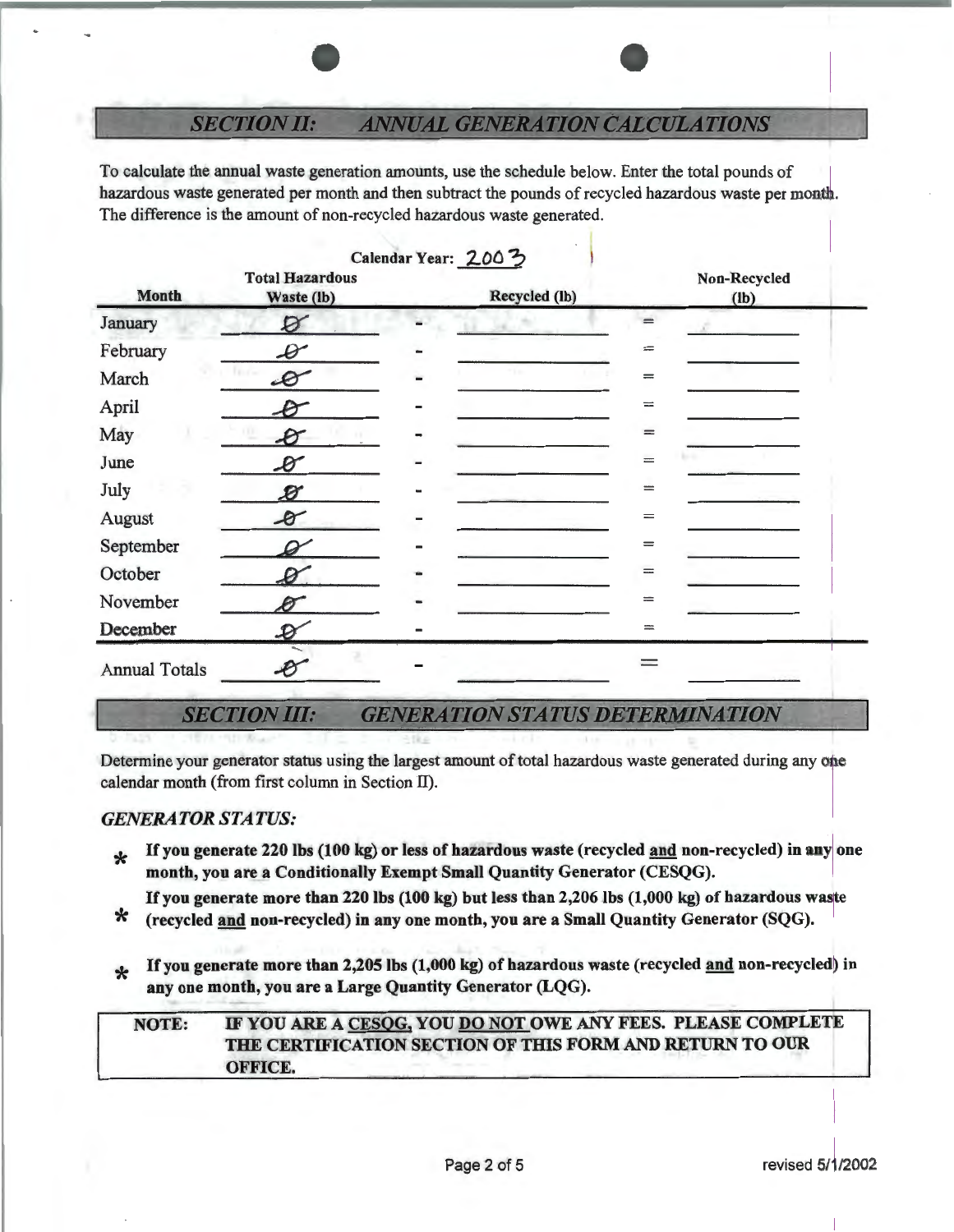### **SECTION IV: BUSINESS FEES**

Based on the generator status determined from Section III, check the appropriate category for this facility and pay the appropriate Business Fee. 8 K 31-95

> Conditional Exempt Small Quantity Generator <br>
> Small Quantity Generator <br>
> Small Quantity Generator <br>
> Small Quantity Generator Small Quantity Generator \$ 200.00 Large Quantity Generator

#### **SECTION V: ANNUAL GENERATION FEES**

- 1. Conditionally Exempt Small Quantity Generators do not owe any annual generator fees.
- 2. Small Quantity Generators shall pay the following fees based on the average monthly amount of non-recycled hazardous waste generated.

Annual total non-recycled hazardous waste from Section II divided by twelve equals monthly average

|                            | $1b / 12 =$ | pounds per month |
|----------------------------|-------------|------------------|
| 1 - 500 pounds/month       |             | 35.00            |
| 501 - 1,000 pounds/month   |             | 100.00           |
| 1,001 - 2,205 pounds/month |             | 250.00           |
|                            |             |                  |

If  $\leq$  2,206 pounds/month, enter appropriate fee:  $\qquad \qquad$  \$

3. Large Quantity Generators at a site shall pay the following fees for non-recycled hazardous waste generated for the reporting year, if both hazardous waste and hazardous wastewater were generated at the site, the generator must determine the amounts for each to calculate the fee. Use the following fee schedules for these calculations.

a. \$ 0.01 per pound of non-recycled hazardous waste generated at the site.

 $p$  pounds for the reporting year  $X \$  0.01 =  $\sim$  \$  $\frac{1}{\sqrt{2}}$  . The result of  $\frac{1}{2}$  and  $\frac{1}{2}$  and  $\frac{1}{2}$  and  $\frac{1}{2}$  and  $\frac{1}{2}$  and  $\frac{1}{2}$  and  $\frac{1}{2}$  and  $\frac{1}{2}$  and  $\frac{1}{2}$  and  $\frac{1}{2}$  and

b. \$ 0.01 per ton of wastewater designated a hazardous waste solely because it exhibits a hazardous characteristic.  $\frac{1}{100}$ . ELECTED for  $\frac{1}{100}$  year  $X \$ 0.01 = -1$ 

trating many than the search of the community of the community of the search of the search of the search of the

Total LQG annual fee  $(a + b)$  =

and

21 COMMUNI

manne?

计二进

大脑的第三项目

 $21.1311$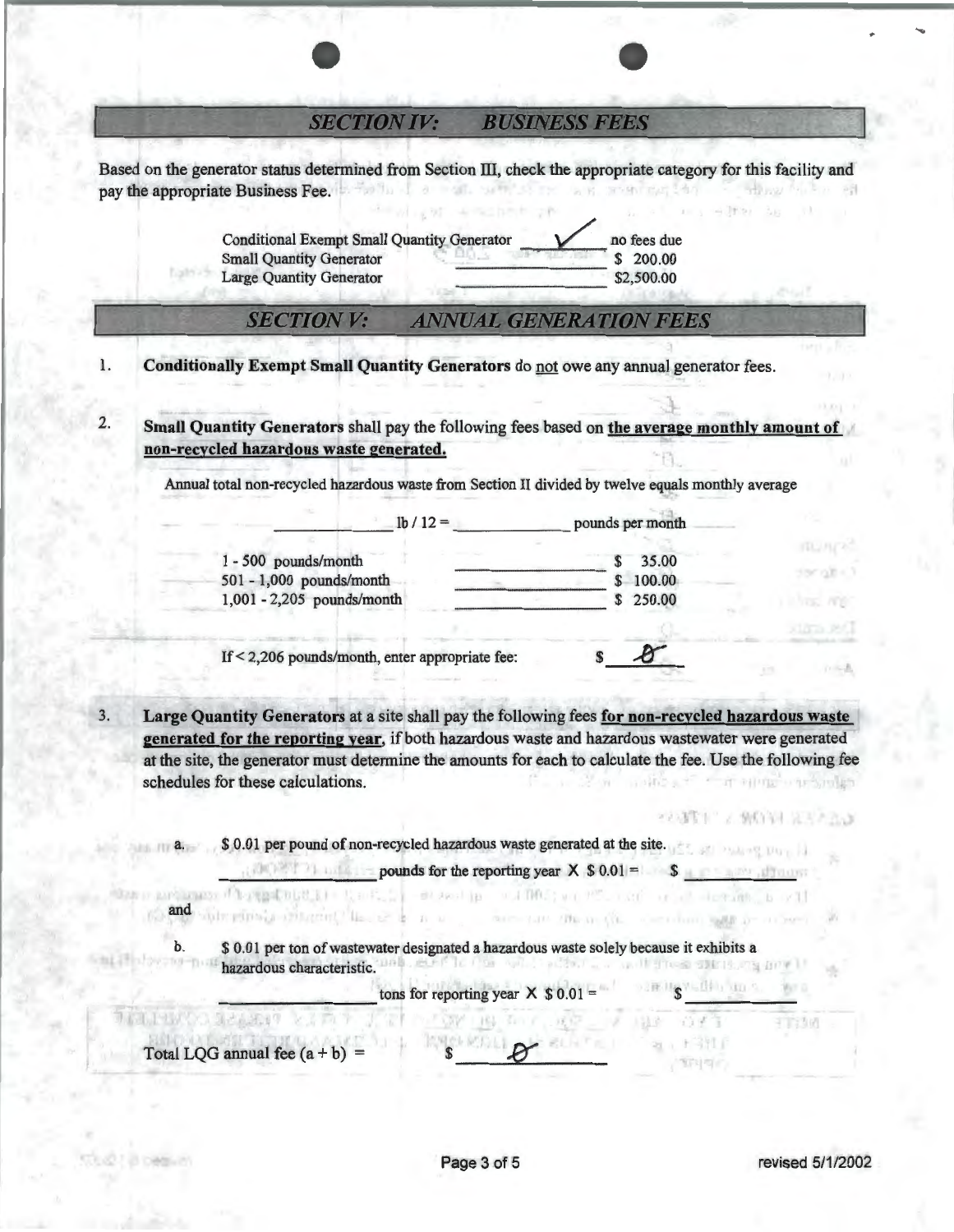**SECTION VI: PAST DUE FEES** 

..

Fees owed for previous years are calculated the same as above and are then multiplied by 1 %. The **sum** of the annual business fee (Section IV) and the generation fee (Section V) are **multiplied** by the number of months that the fee is past due:

Business Fee + Generation  $X$  1% X Number of months past due = Late Fee

Example:  $($200 + $35) \times 0.01 \times 10 \text{ months} = $23.50$ 

This late fee is added to the business fee, the generation fee, and the administration charge of \$100 to determine the total past due fee owed for that year:

> Business Fee + Generation + Late Fee +  $$100 = Total$  Past Due Fee Example:  $$200.00 + $35.00 + $23.50 + $100.00 = $358.50$

If you are paying past due fees for multiple years, you pay the administration charge one time only. The fees for each year are due on Agust 1st of the following year.

Example: Fees for 2000 were due on August 1, 2001. Please calculate past due fees and enter them below:

| 1996 Fees<br>이 등장 보니            |        |
|---------------------------------|--------|
| 1997 Fees                       |        |
| <b>1998 Fees</b>                |        |
| <b>1999 Fees</b>                |        |
| <b>2000 Fees</b>                |        |
| <b>2001 Fees</b>                |        |
| <b>2002 Fees</b>                |        |
| <b>Administrative Fee</b>       | 100.00 |
| <b>Total Past Due Fees Owed</b> |        |

**SECTION VII: CAP FEES** 

CAP Fees: The aggregate amount of annual generation and business fees to be paid per person [as defined at 20.4.3.107(B)(12) NMAC] for any year based on this Part (20.4.3 NMAC) shall be limited to:

| One facility             | \$35,000.00 |
|--------------------------|-------------|
| Two facilities           | \$50,000.00 |
| Three or more facilities | \$65,000.00 |

If your facility generates non-recycled hazardous waste in amounts which will result in a total fee greater than the amounts given in the above table, you only pay the CAP Fee indicated. These CAP Fees does not apply to late fees.